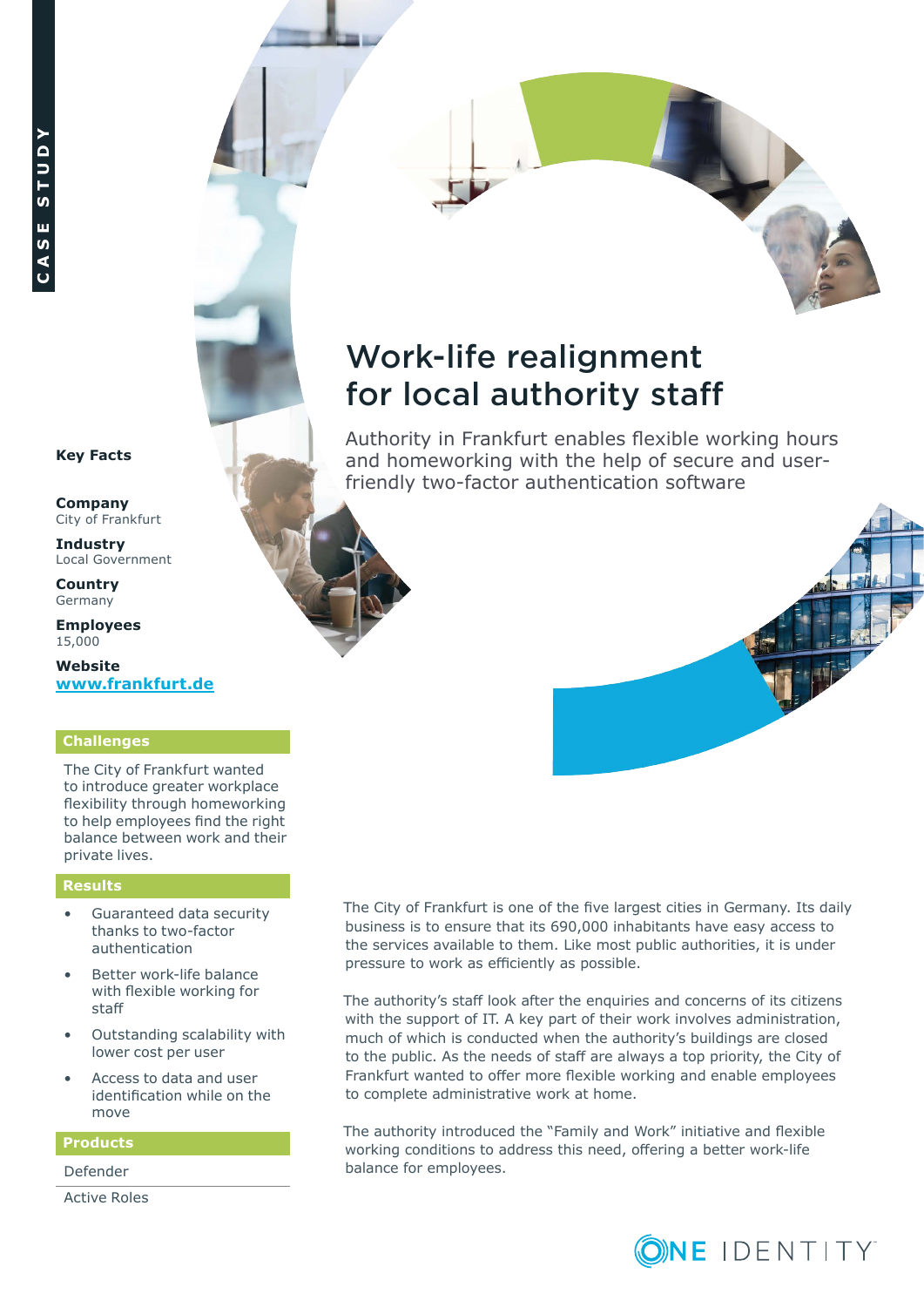

"Our One Identity contact proactively supported us, responding quickly to our questions. We're still waiting for answers from some of One Identity's **competitors.**"

> *Frank Müller, Team Lead in the Department for Information and Communication Technology, City of Frankfurt*

#### **Searching for suitable authentication software**

To support the Family and Work initiative, the city needed a solution that would simplify homeworking and make it safe through two- factor authentication.

Frank Müller, Team Lead in the Department for Information and Communication Technology, City of Frankfurt, who is responsible for the central Active Directory and Unified Communications at the Central Server Services, says: "We shortlisted eight solutions, including Defender. Following a careful review, we reduced that number to five."

#### **Better support, better solution**

The authority compared the features of those five products with its IT requirements using a detailed questionnaire. The products were later tested in a secure environment using demo licences. The City of Frankfurt opted for Defender after a final test run, supported by the One Identity Pre-sales technical

experts. Confirms Müller: "Our One Identity contact proactively supported us, responding quickly to our questions. We're still waiting for answers from some of One Identity's competitors."

The city had successfully worked with One Identity in the past. It was very satisfied with its centralised infrastructure, which included a consolidated Microsoft Exchange Server environment for 14,500 mailboxes.

As One Identity had already implemented Active Roles from One Identity at the City of Frankfurt, it knew the security requirements of the authority.

The city opted for Defender because of the excellent One Identity support, Defender's quick installation, easy configurability and intuitive operation. Müller says: "Evaluating all the solutions took around three months, not counting the preselection. After that, we were certain that we'd made the right decision in choosing Defender."

#### **Quicker, cheaper integration into Active Directory**

The IT department placed particular emphasis on the authentication solution integrating with Active Directory. One advantage of Defender that became apparent during the selection process was that it integrates seamlessly into Active Directory.

### **Easier and faster management**

Defender uses the scalability and security of Active Directory to store and manage identities. Instead of creating an additional proprietary directory, administrators at the City of Frankfurt use twofactor authentication whereby employees have token codes for hardware and software as well as personal passwords to ensure secure access. Comprehensive inspections make the solution, which is integrated in Active Directory, easy to manage and scale.

**ONE IDENTITY**